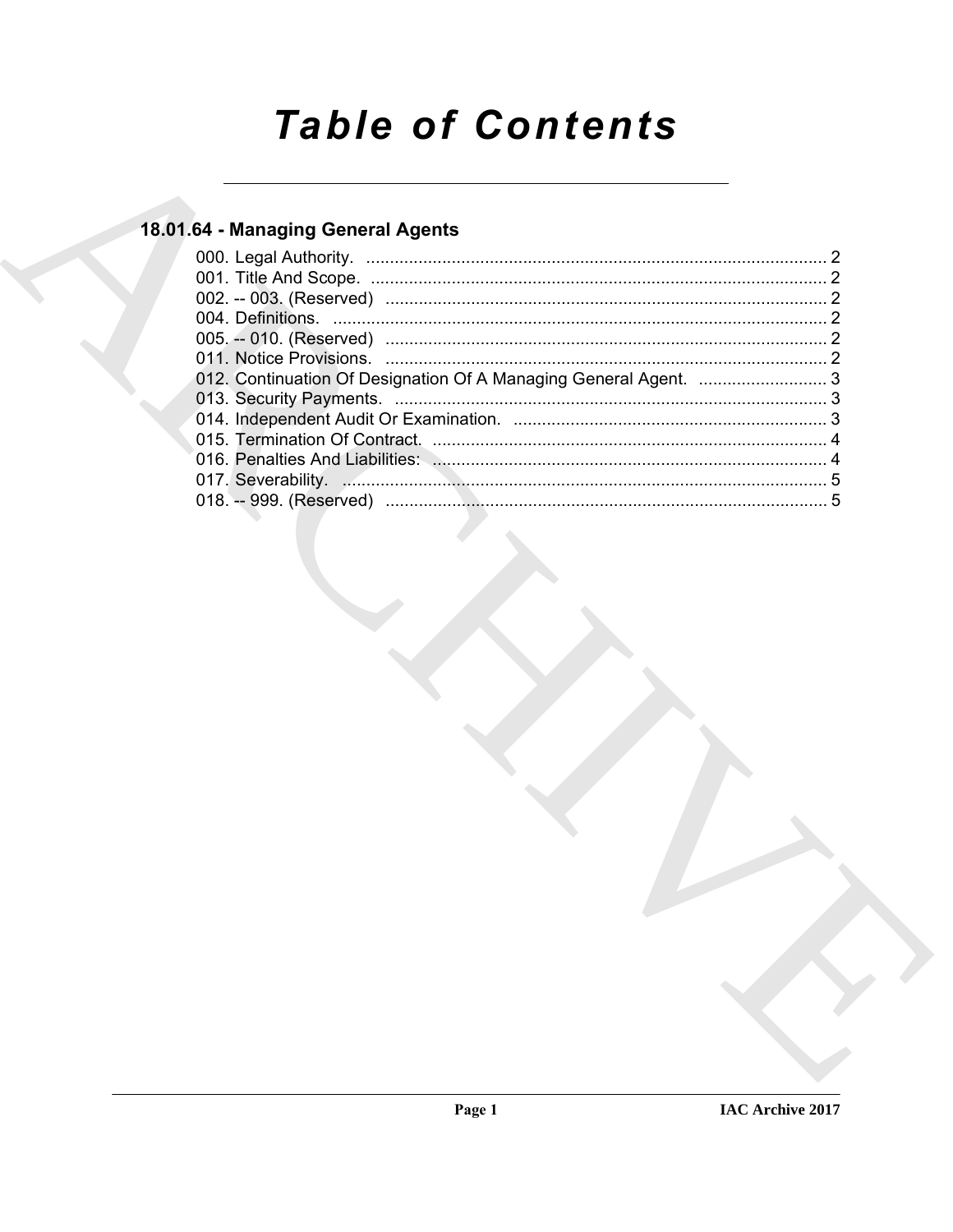#### **IDAPA 18 TITLE 01 CHAPTER 64**

#### **18.01.64 - MANAGING GENERAL AGENTS**

#### <span id="page-1-1"></span><span id="page-1-0"></span>**000. LEGAL AUTHORITY.**

This rule chapter is promulgated pursuant to authority granted in the Managing General Agent Act (MGA Act), Chapter 15, Title 41, Idaho Code, as well as, the authority granted by Chapter 2, Title 41, Idaho Code, and Chapter  $52$ , Title  $67$ , Idaho Code.

#### <span id="page-1-2"></span>**001. TITLE AND SCOPE.**

This rule chapter is promulgated to implement and administer provisions of the MGA Act. (7-1-93)

#### <span id="page-1-3"></span>**002. -- 003. (RESERVED)**

#### <span id="page-1-7"></span><span id="page-1-4"></span>**004. DEFINITIONS.**

<span id="page-1-8"></span>**01. Applicability of Statutory Definitions**. The definitions contained in the MGA Act as set forth in Section 41-1502, Idaho Code, shall apply in the construction of this rule chapter in addition to the definitions contained herein. (7-1-93) contained herein.

<span id="page-1-9"></span>**02. Bond**. "Bond" shall mean a surety bond in an amount delineated in Subsection 013.01 to be held in the benefit and protection of insurers whose money the MGA handles. (7-1-93) trust for the benefit and protection of insurers whose money the MGA handles.

**03. Errors and Omissions Policy**. "Errors and Omissions Policy" shall mean a policy of insurance g coverage for claims arising out of the MGA's negligent acts, errors or omissions. (7-1-93) providing coverage for claims arising out of the MGA's negligent acts, errors or omissions.

<span id="page-1-12"></span><span id="page-1-11"></span><span id="page-1-10"></span>**04. Department**. "Department" means the Idaho Department of Insurance. (7-1-93)

<span id="page-1-13"></span>**05. Director**. "Director" means the Director of the Idaho Department of Insurance. (7-1-93)

#### <span id="page-1-5"></span>**005. -- 010. (RESERVED)**

#### <span id="page-1-6"></span>**011. NOTICE PROVISIONS.**

**01.** Notice by MGA. MGA: Within sixty (60) days of the implementation of this rule chapter any person, firm, association or corporation acting in the state of Idaho in the capacity of an MGA as defined in Section 41-1502(3), Idaho Code, must provide notice to the Director of the Department. Notice shall include: (7-1-93)

<span id="page-1-15"></span>

| а. | A certified copy of the surety bond required by Subsection 013.01. | $(7-1-93)$ |
|----|--------------------------------------------------------------------|------------|
|    | Proof of insurance coverage as required by Subsection 013.02.      | $(7-1-93)$ |

**c.** The appropriate nonrefundable designation fee required by IDAPA 18.01.44. (7-1-93)

**d.** A list of all names and addresses of insurers doing business in the State of Idaho or Idaho domestic insurers with which the MGA has a contract and a verified statement on a form provided by the Department that the contract(s) contain the provisions required by Section  $41-1504$ , Idaho Code. (7-1-93)  $control(s)$  contain the provisions required by Section 41-1504, Idaho Code.

#### <span id="page-1-14"></span>**02. Notice by Insurer**. (7-1-93)

**CHAPTER 64**<br> **CHARCHIVENTY, present to subscribe present to be Minimize Cleares Agent Agent AG (MA Act)<br>
(1801, ACTIONITY, present to subscribe present of a bandwing feared Agent Agent AG (MA Act)<br>
(1817) 1973, The S. Ha a.** Foreign and Alien Insurers: Within sixty (60) days of the implementation of this rule chapter, and thereafter, within thirty (30) days of entering into a contract with any person, firm, association or corporation meeting the definition of a MGA as provided in Section 41-1502(3), Idaho Code, and if, pursuant to the terms of the contract the MGA will be providing services to the insurer within the State of Idaho, the insurer must provide notification of the appointment of the MGA to the Director of the Department. (7-1-93) the appointment of the MGA to the Director of the Department.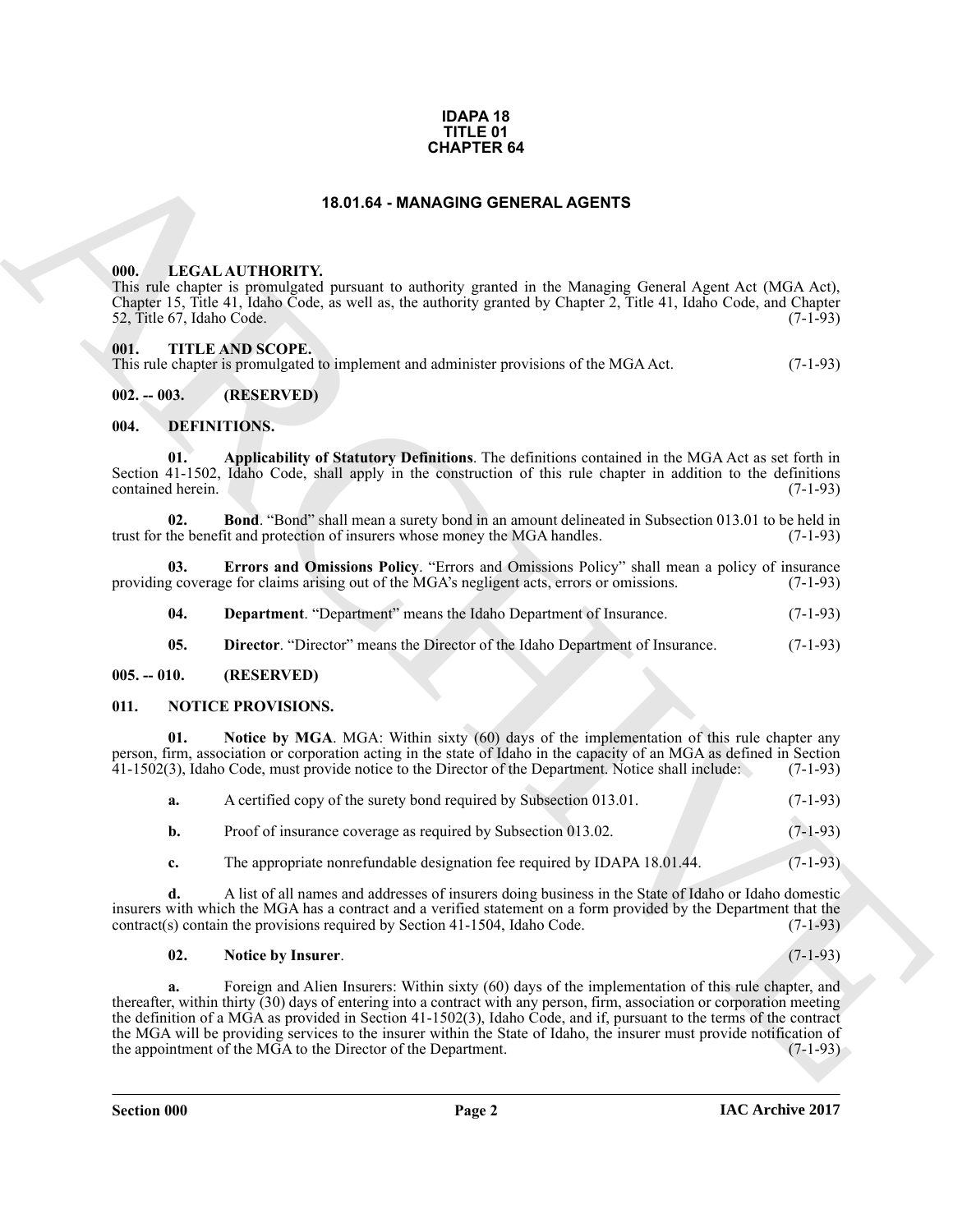### *IDAHO ADMINISTRATIVE CODE IDAPA 18.01.64* **Managing General Agents**

**b.** Domestic Insurers: Within sixty (60) days of the implementation of this rule chapter, and thereafter, within thirty (30) days of entering into a contract with any person, firm, association or corporation meeting the definition of a MGA as provided in Section 41-1502(3), Idaho Code, the insurer must provide notification of the appointment of the MGA to the Director of the Department. (7-1-93)

| Notice by the insurer shall include: | $(7-1-93)$ |
|--------------------------------------|------------|
|                                      |            |

- i. The name and address of the MGA; (7-1-93)
- ii. A statement of the duties the applicant is expected to perform on behalf of the insurer; (7-1-93)
- iii. The lines of insurance for which the applicant is authorized to act;  $(7-1-93)$
- iv. Proof that the MGA has met the bonding and insurance requirements of Section 013; (7-1-93)

v. Procedures and timetable for conducting an onsite review of the underwriting and claims operation of the MGA as required by Section 41-1505(3), Idaho Code; and (7-1-93) processing operation of the MGA as required by Section  $41-1505(3)$ , Idaho Code; and

<span id="page-2-7"></span><span id="page-2-4"></span>vi. The name of an officer of the insurer responsible for the contract. (7-1-93)

#### <span id="page-2-0"></span>**012. CONTINUATION OF DESIGNATION OF A MANAGING GENERAL AGENT.**

Designation of a MGA with the Idaho Department of Insurance shall continue in force and effect under the following conditions: (7-1-93)

**01. Fees**. On or before July 1 of each year the Department receives payment of the redesignation fee provided in IDAPA 18.01.44.

<span id="page-2-8"></span>**Proof of Compliance with Bonding and Insurance Requirements**. On or before July 1 of each year the Department is provided proof of continued compliance with the bonding and insurance requirements of Section 013. (7-1-93) Section 013.  $(7-1-93)$ 

<span id="page-2-5"></span>**03. Additional Information**. On or before July 1 of each year the Department is provided with amendments to the list of names and addresses of insurers doing business in the state of Idaho or Idaho domestic insurers with which the MGA has a contract and a verified statement on a form provided by the Department that the contract(s) contain the provisions required by Section  $41-1504$ , Idaho Code. (7-1-93)  $control(s)$  contain the provisions required by Section 41-1504, Idaho Code.

<span id="page-2-6"></span>**04. Continued Licensure**. Continued licensure as an agent pursuant to the provisions of Chapter 10, Title 41, Idaho Code.

#### <span id="page-2-10"></span><span id="page-2-1"></span>**013. SECURITY PAYMENTS.**

<span id="page-2-11"></span><span id="page-2-3"></span>**01. Bond**. All MGAs shall acquire a surety bond as defined in Subsection 044.02 for the protection of the insurer and insureds. The bond shall be in the amount of fifty thousand dollars (\$50,000) or ten percent (10%) of the amount of total funds handled within the preceding year, whichever is greater. The bond amount shall be adjusted accordingly on or before July 1 of each year. Coverage shall not be written by the insurer or an affiliate of the insurer employing the MGA. The bond shall be issued by a surety insurer admitted to conduct business in the state of Idaho.<br>A copy of the executed bond shall be filed with the Department. (7-1-93) A copy of the executed bond shall be filed with the Department.

**Equation of Framework Constraints.** Welliam andy (Withers of the specified and the specified and the specified and the specified and the specified and the specified and the specified and the specified and the specified a **02. Errors and Omissions Policy**. All MGAs shall acquire and maintain an errors and omissions insurance policy as defined in Section 004. The policy coverage limit shall be set at two hundred and fifty thousand dollars ( $$250,000$ ) or twenty-five percent (25%) of the gross amount of direct written premiums received by an insurer for the previous calendar year that are attributable to the MGA, whichever is greater. The policy coverage limit shall be adjusted accordingly on or before July 1 of each year. Unless approved by the director, coverage shall not be written by the insurer or an affiliate of the insurer employing the MGA. Proof of insurance shall be filed with the Department. (7-1-93) the Department.

#### <span id="page-2-9"></span><span id="page-2-2"></span>**014. INDEPENDENT AUDIT OR EXAMINATION.**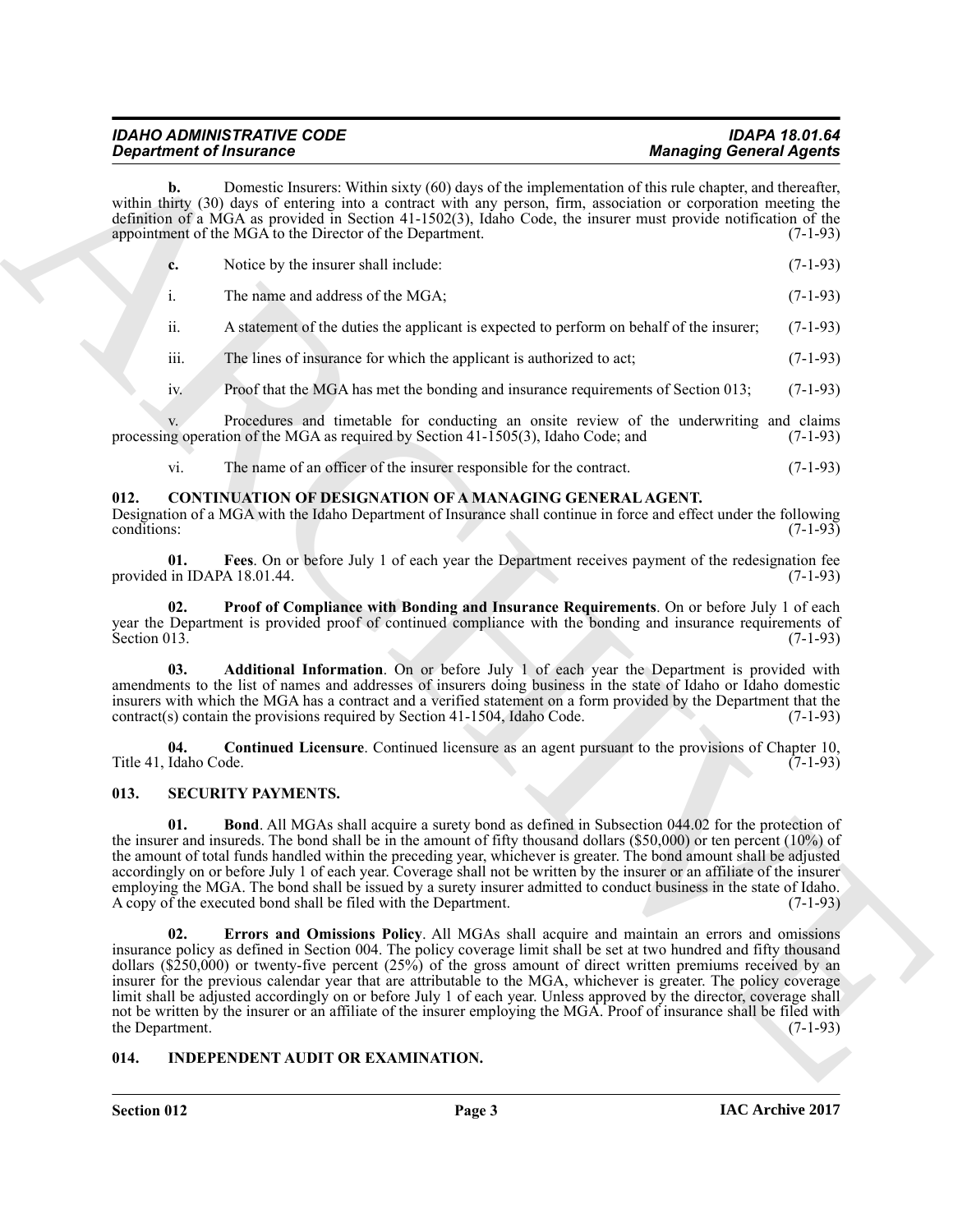<span id="page-3-2"></span>

| <b>Department of Insurance</b> |                                                                                                                                                                                                                                                                                                                                                                                                         | <b>Managing General Agents</b> |  |
|--------------------------------|---------------------------------------------------------------------------------------------------------------------------------------------------------------------------------------------------------------------------------------------------------------------------------------------------------------------------------------------------------------------------------------------------------|--------------------------------|--|
| 01.                            | Annual Independent Audit of MGA. An independent audit by a certified public accountant shall<br>be conducted annually for MGAs currently under contract, and shall be contracted for by the insurer. The independent<br>audit shall include the following:                                                                                                                                              | $(7-1-93)$                     |  |
| a.                             | Report of independent certified public accountant;                                                                                                                                                                                                                                                                                                                                                      | $(7-1-93)$                     |  |
| b.                             | Balance sheet;                                                                                                                                                                                                                                                                                                                                                                                          | $(7-1-93)$                     |  |
| c.                             | Statement of income;                                                                                                                                                                                                                                                                                                                                                                                    | $(7-1-93)$                     |  |
| d.                             | Statement of cash flow;                                                                                                                                                                                                                                                                                                                                                                                 | $(7-1-93)$                     |  |
| e.                             | Statement of income and retained earnings;                                                                                                                                                                                                                                                                                                                                                              | $(7-1-93)$                     |  |
| Principals; and                | Notes on financial statements - these notes shall be those required by General Accepted Accounting                                                                                                                                                                                                                                                                                                      | $(7-1-93)$                     |  |
|                                | A copy of a management letter or a narrative statement setting forth what would have been the<br>content of the management letter had such letter been completed.                                                                                                                                                                                                                                       | $(7-1-93)$                     |  |
| 02.                            | Retention of Report by Insurer. An insurer shall retain a current independent audit by a certified<br>public accountant of each MGA with which the insurer has done business.                                                                                                                                                                                                                           | $(7-1-93)$                     |  |
| 03.                            | <b>Examination of MGA.</b> A MGA may be examined by the Department as if it were an insurer. The<br>Department shall retain authority to examine a MGA notwithstanding the termination of the MGA's contractual<br>authority. Pursuant to the provisions of Chapter 2, Title 41, Idaho Code, the expense of such examination shall be<br>reimbursed to the Department by the insurer employing the MGA. | $(7-1-93)$                     |  |
| 015.                           | TERMINATION OF CONTRACT.                                                                                                                                                                                                                                                                                                                                                                                |                                |  |
| 01.                            | Notice to the Department. Within thirty (30) days of the termination of an agreement between a<br>MGA and an Idaho domestic insurer or a foreign insurer for which the MGA was conducting business in the state of<br>Idaho, the insurer must provide notice to the Department of the termination. Notice shall include:                                                                                | $(7-1-93)$                     |  |
| a.<br>contract; and            | The name of the person, firm, association or corporation acting as a MGA under the terms of the                                                                                                                                                                                                                                                                                                         | $(7-1-93)$                     |  |
| b.                             | The basis for the termination.                                                                                                                                                                                                                                                                                                                                                                          | $(7-1-93)$                     |  |
| 02.                            | Delivery of Records to Insurer upon Termination of Contract. If the contract between an<br>insurer and a MGA is terminated for any reason, the MGA shall, upon request by the insurer, deliver all records to the<br>insurer within ninety (90) days of the request.                                                                                                                                    | $(7-1-93)$                     |  |
| 016.                           | PENALTIES AND LIABILITIES:                                                                                                                                                                                                                                                                                                                                                                              |                                |  |
| 01.                            | Penalties for Violation of the MGA Act or This Chapter Rule. If the Director finds, after a<br>hearing conducted in accordance with the Idaho Insurance Code and the Rules and Procedures adopted by the<br>Department, that any person, firm, association or corporation has violated any of the provisions contained in the<br>MGA Act or this rule chapter, the Director may order:                  | $(7-1-93)$                     |  |
| a.                             | For each separate violation a penalty in an amount not to exceed ten thousand dollars (\$10,000);                                                                                                                                                                                                                                                                                                       | $(7-1-93)$                     |  |
|                                | Revocation or suspension of the agent's license or the company's certificate of authority; (7-1-93)                                                                                                                                                                                                                                                                                                     |                                |  |
| b.                             |                                                                                                                                                                                                                                                                                                                                                                                                         |                                |  |

#### <span id="page-3-9"></span><span id="page-3-7"></span><span id="page-3-4"></span><span id="page-3-3"></span><span id="page-3-0"></span>**015. TERMINATION OF CONTRACT.**

#### <span id="page-3-8"></span><span id="page-3-6"></span><span id="page-3-5"></span><span id="page-3-1"></span>**016. PENALTIES AND LIABILITIES:**

- **b.** Revocation or suspension of the agent's license or the company's certificate of authority; (7-1-93)
- **c.** The MGA to reimburse the insurer, the rehabilitator or liquidator of the insurer for any losses of the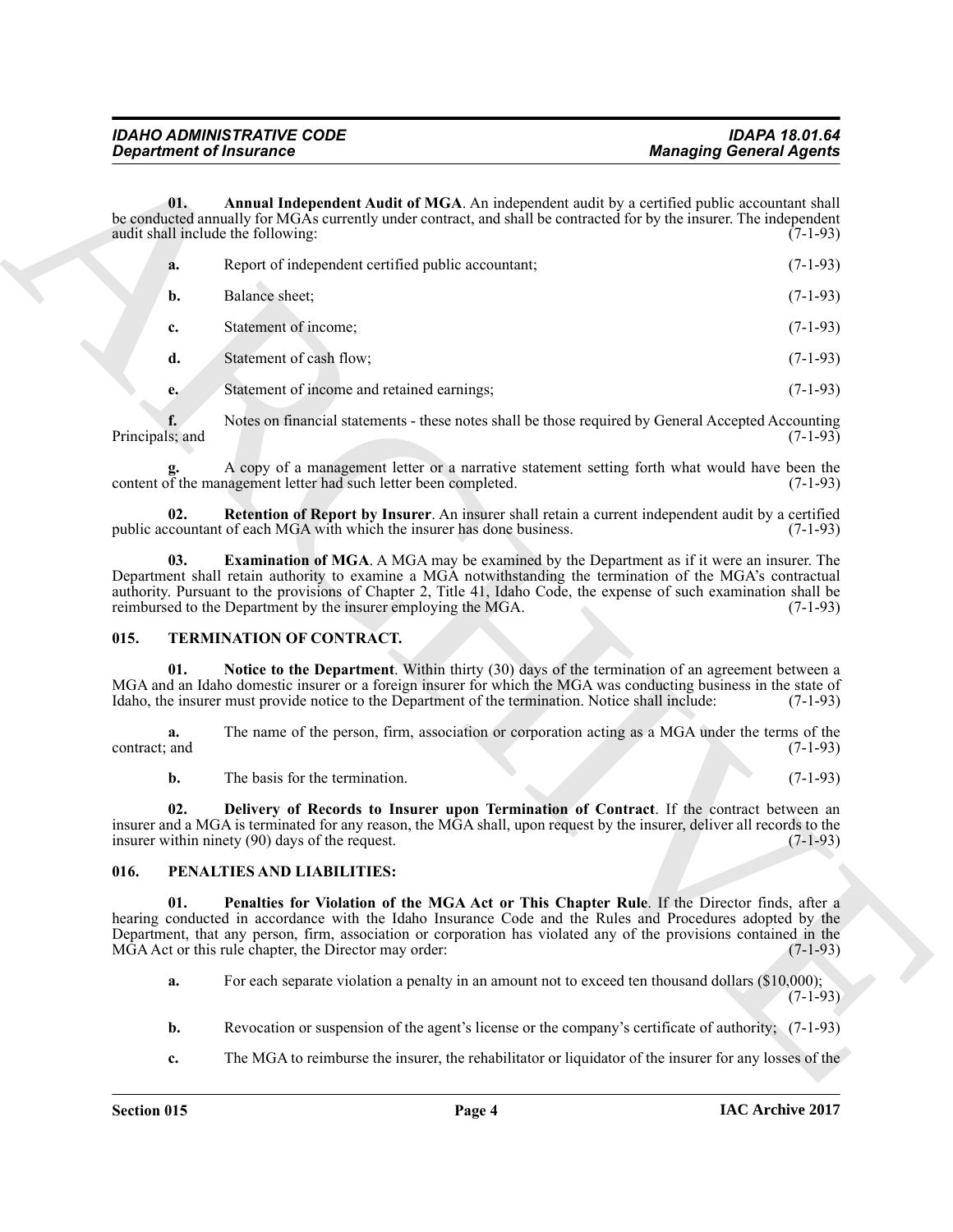| <b>IDAHO ADMINISTRATIVE CODE</b> | <b>IDAPA 18.01.64</b>          |
|----------------------------------|--------------------------------|
| <b>Department of Insurance</b>   | <b>Managing General Agents</b> |

<span id="page-4-2"></span>insurer caused by a violation of the provisions of this rule chapter committed by the MGA. (7-1-93)

**02. Other Penalties Not Affected**. Nothing contained in this rule shall effect the right of the Director e any other penalties provided in the insurance statutes or regulations. (7-1-93) to impose any other penalties provided in the insurance statutes or regulations.

<span id="page-4-3"></span>**03.** Rights of Policyholders, Claimants and Auditors Not Limited. Nothing contained in this rule is to, or shall in any manner, limit or restrict the rights of policyholders, claimants and auditors. (7-1-93) intended to, or shall in any manner, limit or restrict the rights of policyholders, claimants and auditors.

#### <span id="page-4-0"></span>**017. SEVERABILITY.**

**Example of Francisco Control and School Angles Control and School Angles Control Angles Control Angles Control and School Angles Control and School Angles Control and School Angles Control and School Angles Control and S** If any section or a portion of any section of this rule chapter or the applicability thereof to any person or circumstances is held invalid by a court, the remainder of the rule or the applicability of such provisions to other persons or circumstances shall not be affected thereby. (7-1-93)

<span id="page-4-1"></span>**018. -- 999. (RESERVED)**